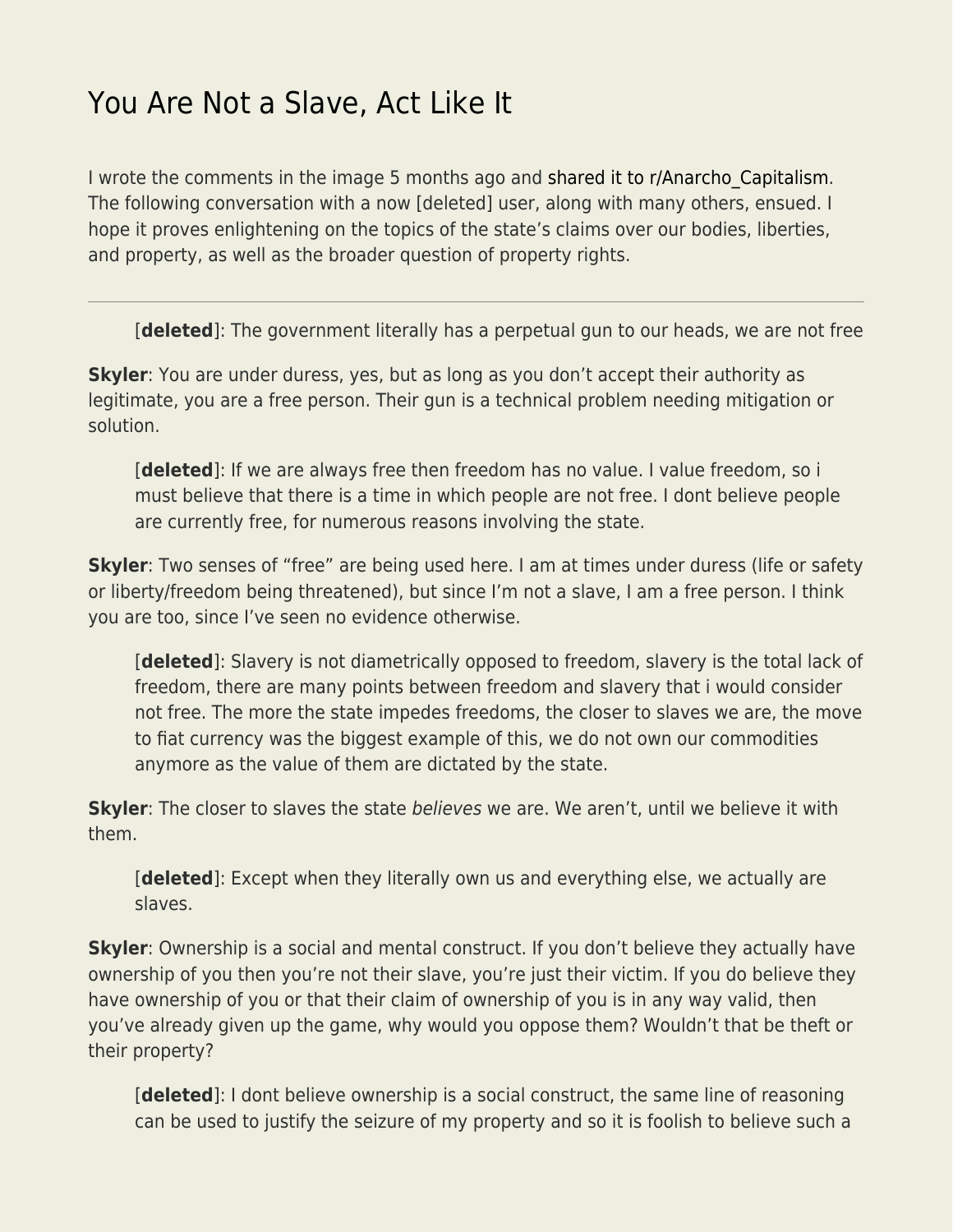thing. That is our fundamental disagreement, and i will not budge on it.

**Skyler**: If ownership claims are not a social construct, then what are they?

[**deleted**]: Reality, twig is in birds mouth, twig belongs to bird

**Skyler**: Even if he stole it from another? Sounds like your preferred property norm is "might makes right" possession. Why should anybody prefer that property norm?

[**deleted**]: Thats why we consider theft immoral, if property is just a social construct, why would it be immoral to steal? They didnt own it anyway, property is just a construct.

**Skyler**: Morality is also a social construct. If you have disagreements on either moral behavior or property norms with your neighbors then you're both just dealing with technical problems. You'll either figure out how to solve those problems peacefully, or not. If you're future oriented then you will prefer peaceful solutions to violent ones.

[**deleted**]: Property being immorally stolen doesnt mean that property is a construct, i can steal your arm, by chopping it off, is your arm a social construct?

**Skyler**: My arm is a scarce resource, and we reduce conflict over scarce resources by developing property norms, by assigning ownership, the exclusive right of control. Social construction.

[**deleted**]: Your own arm is a social construct? Tell me then, what isnt a social construct? Because if i used your justifications, i could call literally everything a social construct.

**Skyler**: Now you're misquoting and misrepresenting me. Try again.

[**deleted**]: I dont care enough about this debate to misquote and misrepresent, you literally implied that your own arm is a social construct

**Skyler**: False. I said that arms are scarce resources and that property claims over arms as a scarce resource are a social construct. I'm beginning to question your reading comprehension which makes discussion all the more fruitless.

[**deleted**]: Arms are not a scarce resources, almost everybody has two, claims on a scarcity are not a social construct, i claim my computer, i am the only one who uses my computer, i would still claim it if were the only person on a desert island, therefore that claim cannot be socially constructed because there is no society on said desert island to contruct the construct.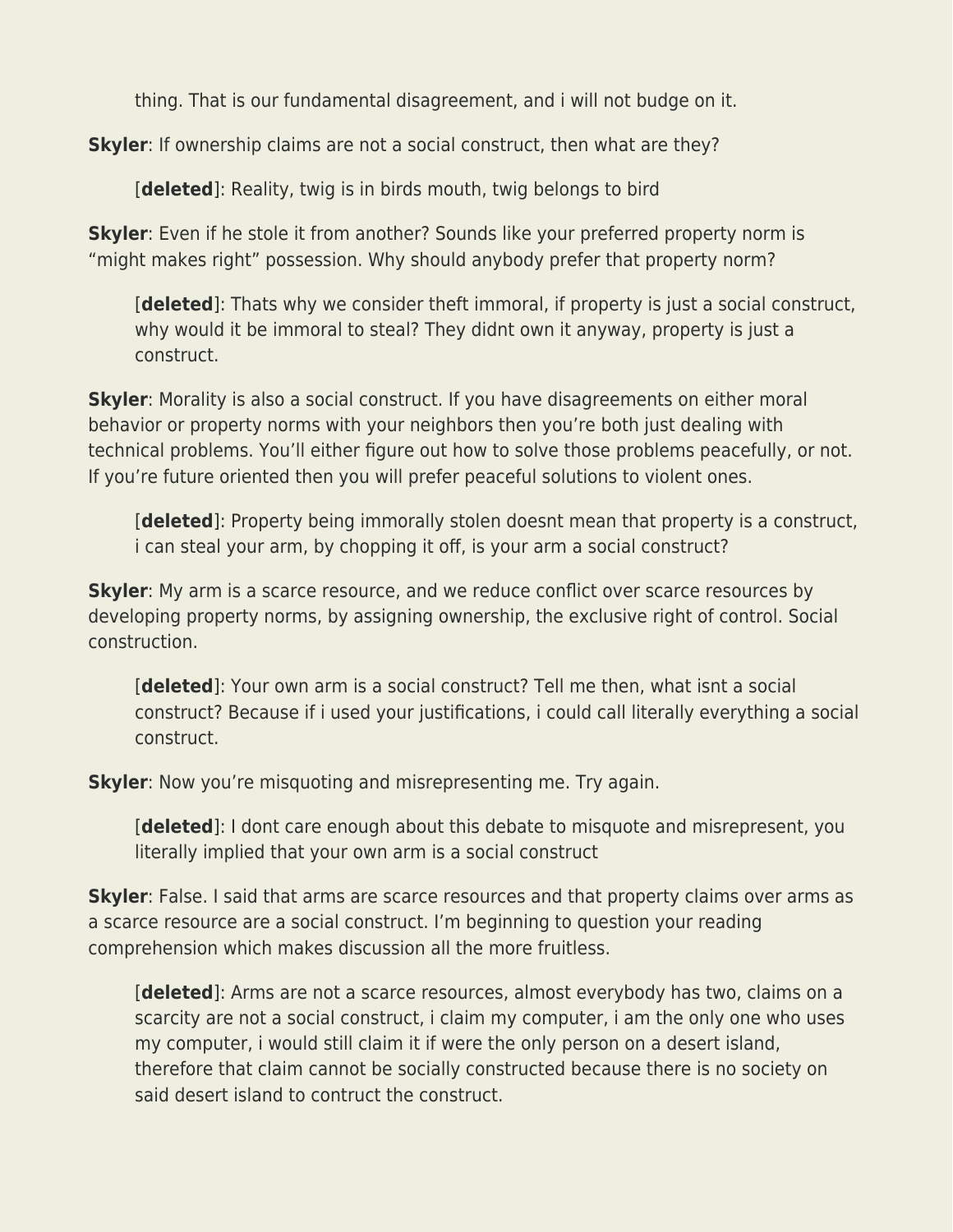**Skyler**: Scarce in the sense in which I'm using it means rivalrous (or conflictable). Two people can't use your arms at the same time without creating conflict. Ergo your arms are a scarce resource whose ownership needs to be allocated and clearly defined. If there's nobody else around then there's no need for allocating ownership claims. Just use the scarce resources that you want to use, there's no potential for conflict because there's nobody else around. There's no need for property norms because there's no society. Again, property rights are a social construct for this very reason.

[**deleted**]: "My" arms? There is a need to claim property if nobody is around, the bird moves the twig to its nest so that it is not lost to the elements. Property rights arent a social construct and theres no such thing as property norms it a human and animal universal. Name one other society that has a different concept of property.

**Skyler:** Antebellum South claimed Africans as property. That's a different concept of property than, say, the United States today. Checkmate.

[**deleted**]: No it isnt lmao, their concept of property is exactly the same, they just claimed a different sort of property. You actually thought won the argument?

**Skyler**: Property is a characteristic assigned to a scarce resource. Scare resources aren't property until they are taken out of nature, appropriated, by a person, with the intent on claiming ownership rights contrary to claims by other people. Different societies have considered various scarce resources as property, some disparately. We do not claim people as property, but other societies do (today) and have (in the past, such as my example, the Antebellum South). This is indisputable, obviously. In any event, property as a concept is meaningless without other people around (society) to either dispute or acknowledge ownership rights. You haven't demonstrated otherwise.

[**deleted**]: What one claims as property does not change the concept of property, also, something can be considered property even if it isnt scarce. For example, all of the swans in england belong to the queen, they arent scarce. I just disputed your points, your points arent indisputable, all of your assumptions are wrong.

**Skyler**: Non-scarce can only be claimed as property through state action, as a matter of law, and creates artificial scarcity (rivalrousness). See Tucker and Kinsella: <https://mises.org/library/goods-scarce-and-nonscarce>

Just because the Queen claims ownership of swans does not mean that anyone can use any particular swan without creating conflict with anyone else who wants to use the same swan. They are scarce (rivalrous, conflictable), and the Queen owning them does not change that fact.

You aren't doing a very good job making your case and I'm sure I'm not the only one who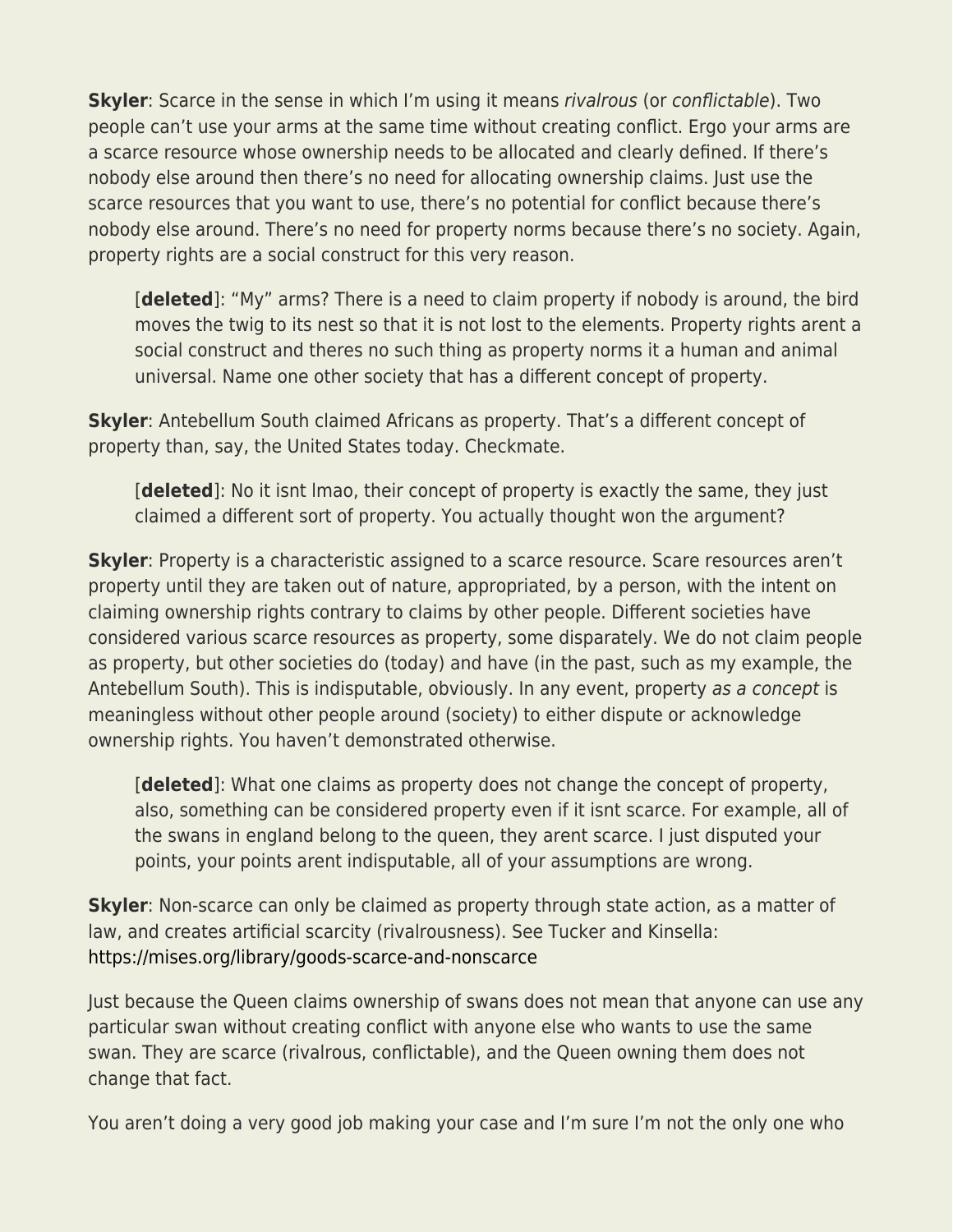can see that.

[**deleted**]: No sources are gunna change my understanding of words that i already understand, scarcity isnt that hard to explain, its relative, are there less swans than is desireable? No? Then there arent a scarcity of swans. Scarcity is something that actually is a social construct.

You are the only one who can see what you think youre seeing because nobody with common sense is reading this, because the answer is obvious, property is not a social construct.

**Skyler**: Words are also a social construct. As are property norms.

[**deleted**]: So what if words are social constructs? We all agree to abide by that construct do we not? I could just say that social construct actually means reality. And you cant argue back because, "words are a social construct," moron

**Skyler**: This is getting ridiculous. Guess we're done.

## [**deleted**]:

[https://www.google.com/search?q=scarce&oq=scarce+&aqs=chrome..69i57j0i433i51](https://www.google.com/search?q=scarce&oq=scarce+&aqs=chrome..69i57j0i433i512j0i512l7.2457j1j9&client=ms-android-samsung&sourceid=chrome-mobile&ie=UTF-8) [2j0i512l7.2457j1j9&client=ms-android-samsung&sourceid=chrome-mobile&ie=UTF-8](https://www.google.com/search?q=scarce&oq=scarce+&aqs=chrome..69i57j0i433i512j0i512l7.2457j1j9&client=ms-android-samsung&sourceid=chrome-mobile&ie=UTF-8)

**Skyler**: That's irrelevant as I've defined my terms already. Read the link, you'll learn something.

[**deleted**]: I disagree with your definitions, and so do most people

**Skyler**: Irrelevant. I defined my terms and then used them in my arguments. Do you even logic?

[**deleted**]: Under your definition of property, you can never have a surplus

**Skyler**: What does that have to do with anything? Jesus.

[**deleted**]: It disproves your theory?

**Skyler**: It doesn't. You're speaking nonsense now.

**Skyler**: Morality is also a social construct. If you have disagreements on either moral behavior or property norms with your neighbors then you're both just dealing with technical problems. You'll either figure out how to solve those problems peacefully, or not. If you're future oriented then you will prefer peaceful solutions to violent ones.